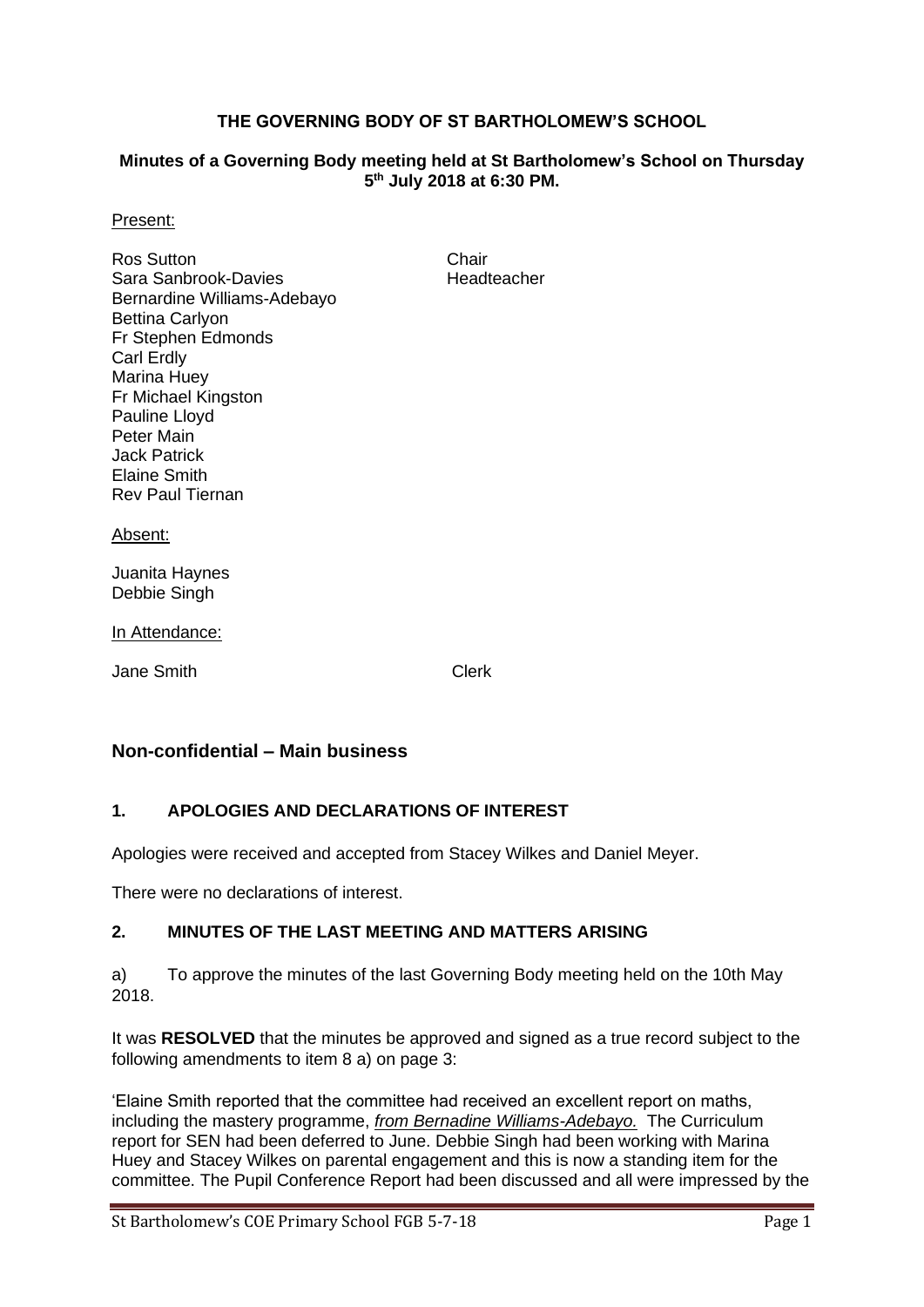responses from pupils about helping others understand *when their behaviour is unacceptable.'*

And item 13 a) on page 5:

*'Peter Main* would be completing a Spanish visit shortly...'

b) Matters arising from the Governing Body meeting held on the 10 May 2018 if not elsewhere on the agenda.

*Item 9:* The Headteacher confirmed that there would be a fire drill on the following day.

*Item 13 B):* Pauline Lloyd's (CP governor) training on Child Protection commonly used terms and acronyms would be delivered at the Autumn 2 meeting.

# **3. TO AGREE THE BUSINESS OF THE MEETING**

The business of the meeting was **AGREED** with the following items added to the agenda:

- Brasted Close building work
- Feedback from parents' questionnaire and follow up action.

# **4. GOVERNING BODY MEMBERSHIP**

Marina Huey and Stacey Wilkes have resigned as parent governors and there will be elections in September for two new parent governors.

The Chair thanked them for their support to the school as parents and governors.

Fr Michael Kingston is retiring and the new vicar will take the ex-officio role on the governing body. The Chair thanked Fr Michael for his contribution to the school and the governing body and passed on the governors' good wishes for his retirement.

Jack Patrick's (PCC governor) term of office comes to an end in November 2018 and he is unable to continue beyond this date as a governor. In recruiting a new PCC governor, the Chair asked Fr Michael to take into account that finance skills would be useful as a skills gap had been identified in this area. She also asked governors to let her know if any would be willing to take over as chair of the Resources Committee. There is an opportunity to find out about the role and shadow Jack before November. Jack Patrick said that being chair of the Resources Committee does not involve a big increase in workload beyond being on the committee and contributing and it gives a more integrated feel to being a governor.

Pauline Lloyd pointed out that there will also be a Pupil Premium link governor vacancy at the end of Jack's term of office. She said a lot of work has been done on Pupil Premium and Jack has been a valuable sounding board for which she thanked him.

Peter Main asked whether there a form to complete for those interested in becoming parent governors?

The Headteacher responded that there is a form which asks about motivation and skills. If there are too many applicants there will be an election.

The Headteacher confirmed that DBS Checks are complete.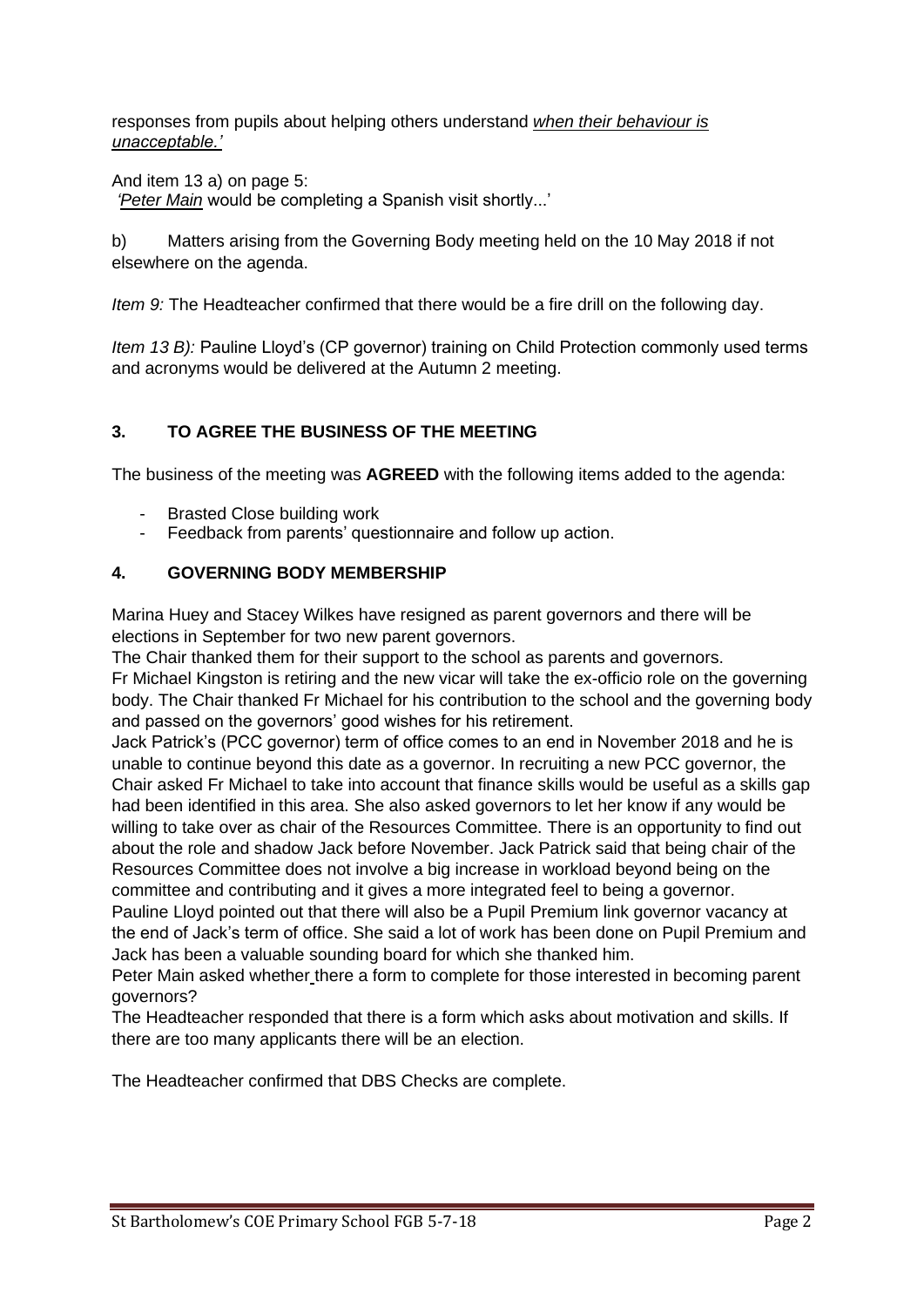# **5. SCHOOL IMPROVEMENT**

## **a) Headteacher's Report**

The Headteacher's report had been circulated prior to the meeting. She highlighted the following:

- Secondary transfers have all been arranged and the children are going to a wide range of schools.
- School Journeys: The overnight trips for the next academic year are Y6 to Arethusa in October 19 and Y5 to Gilwell Park in June 19.
- Pauline Lloyd asked about mobility as this was picked up by SIAMs as being above the national average. The Headteacher said this was mostly due to families moving away long distances, although two children had moved following complaints while two others had moved for SEND provision and another as a result of a court order. The school has received some children with SEND from other schools and generally nothing is provided by these schools to support the children in moving to St Bartholomew's.
- Attendance is 96.59% (target 97%). Governors asked how this compared with the national average. The Headteacher said that the national average is 95.7% and that she would include local and national averages and a mobility percentage in future data.
- Governors noted that the EYFS places are filled which is good.
- Jack Patrick reported that the financial audit had suggested stronger links between the budget and the School Improvement Plan (SIP). Cost estimates in the SIP would give greater granularity to the plan. The Headteacher said that the SIP which governors see is a summary document; the main document does include budget estimates but it could be more detailed and robust. She said that the SIP and self-evaluation form (SEF) would be linked in a different way from September. In response to a question from Peter Main she confirmed that the SIP is presented in the order of the four Ofsted areas.
- Bettina Carlyon asked how successful the Maths Learning Passports had been. Bernardine Williams-Adebayo said they had been successful despite some teething problems and there would be some refinement for September. Children are coming but some need a push or may be busy elsewhere. Teachers are reminding parents about how it is working.
- Peter Main commented that the targets for Spanish seemed to be too ambitious. The Chair said it was a very good scheme and the Headteacher said that some children were doing well while others were doing less well. Elaine Smith asked whether Spanish speaking parents could help but the Headteacher said that the school is trying to stick to the scheme.
- Phonics results (91% Y1, 96% Y2) are in line with or above the national average.
- Jack Patrick asked whether the focus on developmental feedback is monitored in relation to reduced marking and teachers' workload. The Headteacher said marking has reduced but the school is not yet ready to stop marking. How this moves forward will be discussed at the Leadership Day.
- Pauline Lloyd noted the concentration on maths and the Headteacher confirmed that the focus this year and next year is maths and vocabulary. She said that children in Y6 for example can read but have limited vocabulary. In previous years, the focus has been on guided writing and comprehension and these are still a high priority. Jack Patrick asked whether the focus on maths was to the detriment of other subjects. The Headteacher replied that other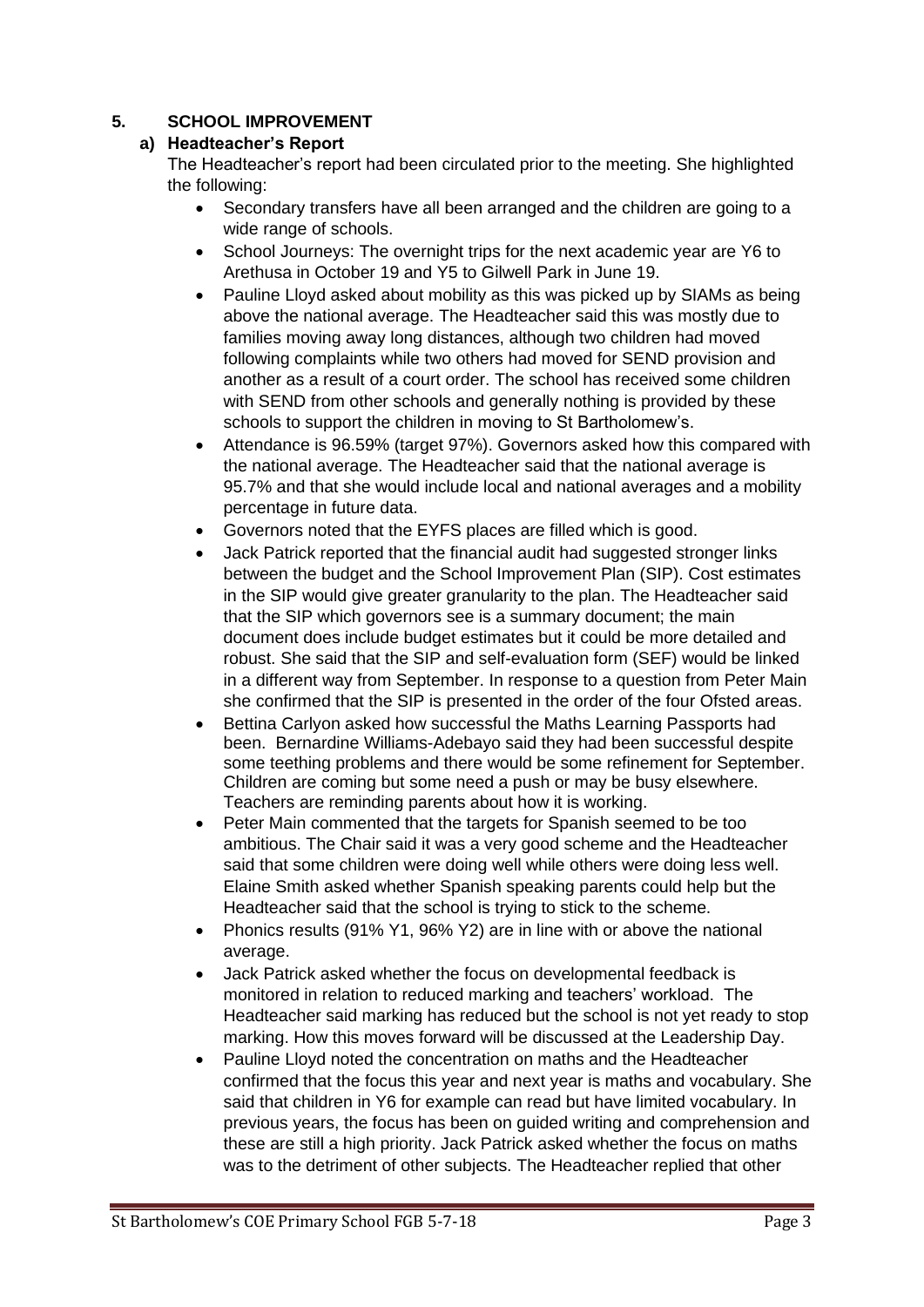subjects do not suffer but there is still a way to go with maths, SPAG and phonics.

- Collaborative working is supportive and working well providing a useful sounding board. The school will continue to work with Perrymount and Marvels Lane Schools although there will be no SSAT next year. In addition, the school will be working over the next academic year with St Margaret's Lee and St Marys Lewisham as part of the Lewisham Anglican Schools Partnership (LASP), with a focus on developing subject leaders.
- Governors noted that the school had received accreditation as a Centre of Excellence for financial education.
- Headline Data overview for summer 2018: the school has submitted its data for EYFS, Phonics and KS1 and teacher assessment for KS2. This data is both raw and invalidated but will be analysed for the school and governors in the autumn. Governors noted that there a lot of summer born children, particularly August born, who have made good progress but less achievement. In Teacher Assessment, Y2 reading and maths, Pupil Premium children achieve better than non Pupil Premium children and the same is true in Y6.
- **The Chair asked governors to note the Vision and Values Day on Tuesday 4th September which will be led by the Headteacher.**

It was **agreed** that the overnight school trips for 2019 academic year would be Y6 to Arethusa in October 19 and Y5 to Gilwell Park in June 19.

Governors thanked the Headteacher for her comprehensive report and congratulated her, the staff and the children for the very good results this year.

# **b) Pupil Premium and PE Premium**

The Headteacher and Jack Patrick had met since the last Governing Body meeting on  $10<sup>th</sup>$ May. There will be a report to the Autumn 1 meeting on Pupil Premium to include data. There is a report on the school's website about PE Premium.

## **c) SIAMS report**

Governors congratulated the Headteacher and staff for the SIAMs report which found the school to be outstanding across all areas. The school had received a letter of congratulation from Colin Powell, Director of Education, Southwark Diocesan Board of Education. There was just one area for improvement which was to 'Involve pupils in more structured and formal ways in contributing to the ongoing development of the school's Christian distinctiveness and effectiveness as a church school.'

The Chair highlighted that it has been a very busy and successful year for the school starting with a good Ofsted, a good audit, becoming a Centre of Excellence and culminating in an outstanding SIAMs report.

# **6. PERFORMANCE RELATED PAY AND APPRAISAL**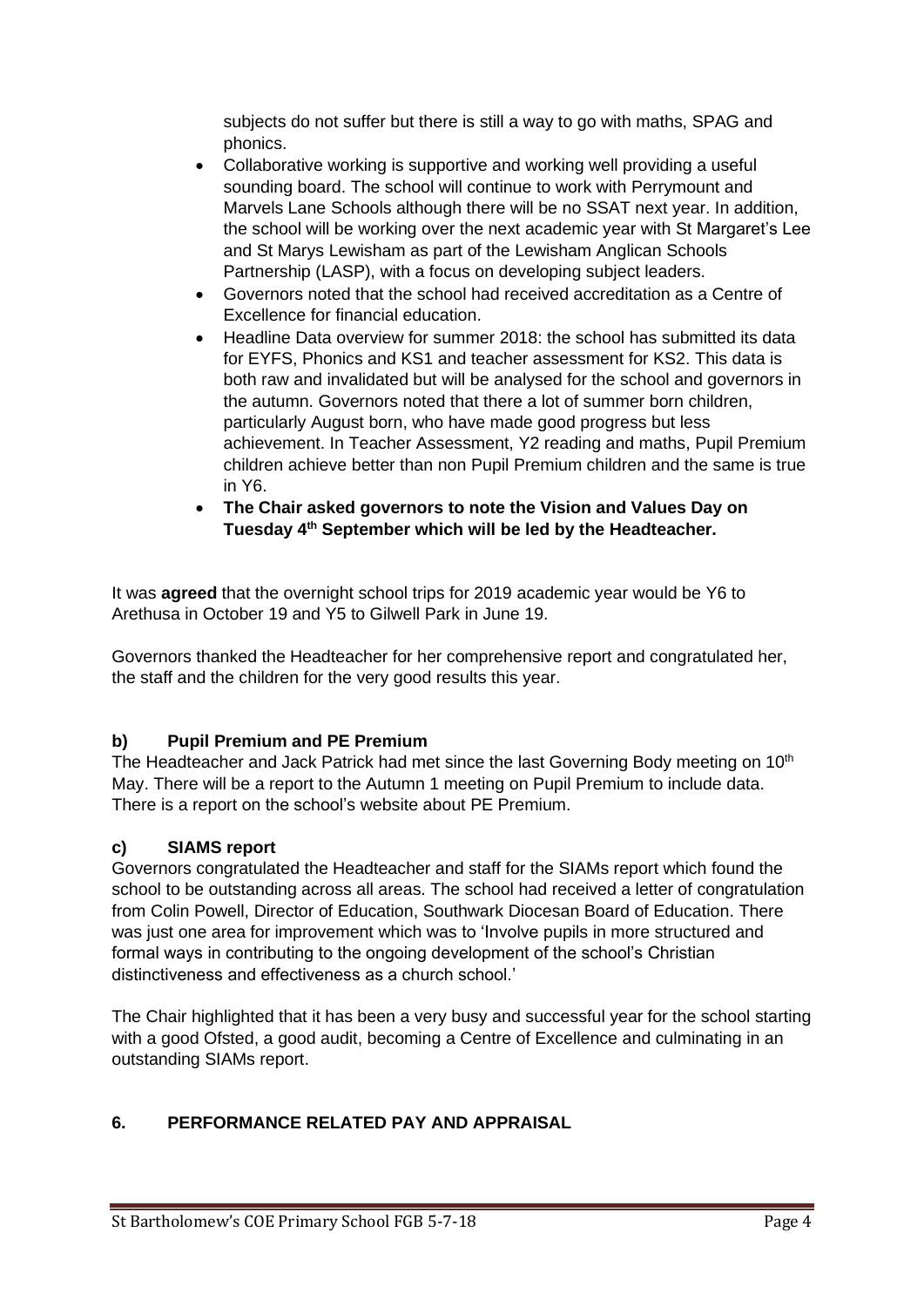Staff performance management is ongoing but is almost complete. A date for the Headteacher's appraisal is to be arranged before September. Pay recommendations will be made to the Appraisal Committee.

# **7. COMMITTEES**

# **a) Report from the CLC Committee**

The CLC Committee minutes had been circulated prior to the meeting.

Elaine Smith reported that the Committee had been very low on numbers. She said that governors were not attending meetings or sending apologies. She asked governors at the very least to send apologies if they are unable to come to a meeting.

Elaine Smith thanked Bettina Carlyon (SEND link governor) for her report on SEND. The parents' questionnaire had been informative but there were too few governors present at the Committee to compile feedback from it.

## **b) Report from the Resources Committee 28th June 2018**

The Resources Committee minutes had been circulated prior to the meeting.

Jack Patrick reported the following:

- Charitable status: It still has not been possible to get an answer on this.
- The school's finances were reviewed. It is early in the year and there was nothing exceptional to report. Some budget headings were front loaded.
- Premises: Works over the summer holidays include re-roofing part of the school. SDBE is paying for this which is costing over £200,000.
- The Health and Safety review had been completed and Elaine Smith was thanked for doing this.
- There was nothing unexpected to report in relation to staffing levels.
- The maintenance fund is very low and the Committee felt that the best option was to ask the Friends to make up the shortfall. The Friends were set up to support the maintenance fund but until recently this was not explicit in the constitution. The maintenance fund unlocks SDBE funding, for example, for the roof works. Governors discussed ways to communicate and encourage parents to contribute to the maintenance fund including a 'barometer' of contributions on display and enclosing a direct debit form in the starters pack. The school is trying to arrange for maintenance fund contributions to be gift aided.

It was **agreed** that the Chair would write to all parents including a direct debit form in September and to include a direct debit form in the packs for starters.

**Action:** The Chair to write to all parents explaining about the maintenance fund and including a direct debit form, which will also to enclosed in the starters pack.

### **c) Report from the Admissions Committee**

The Admissions Committee had not met.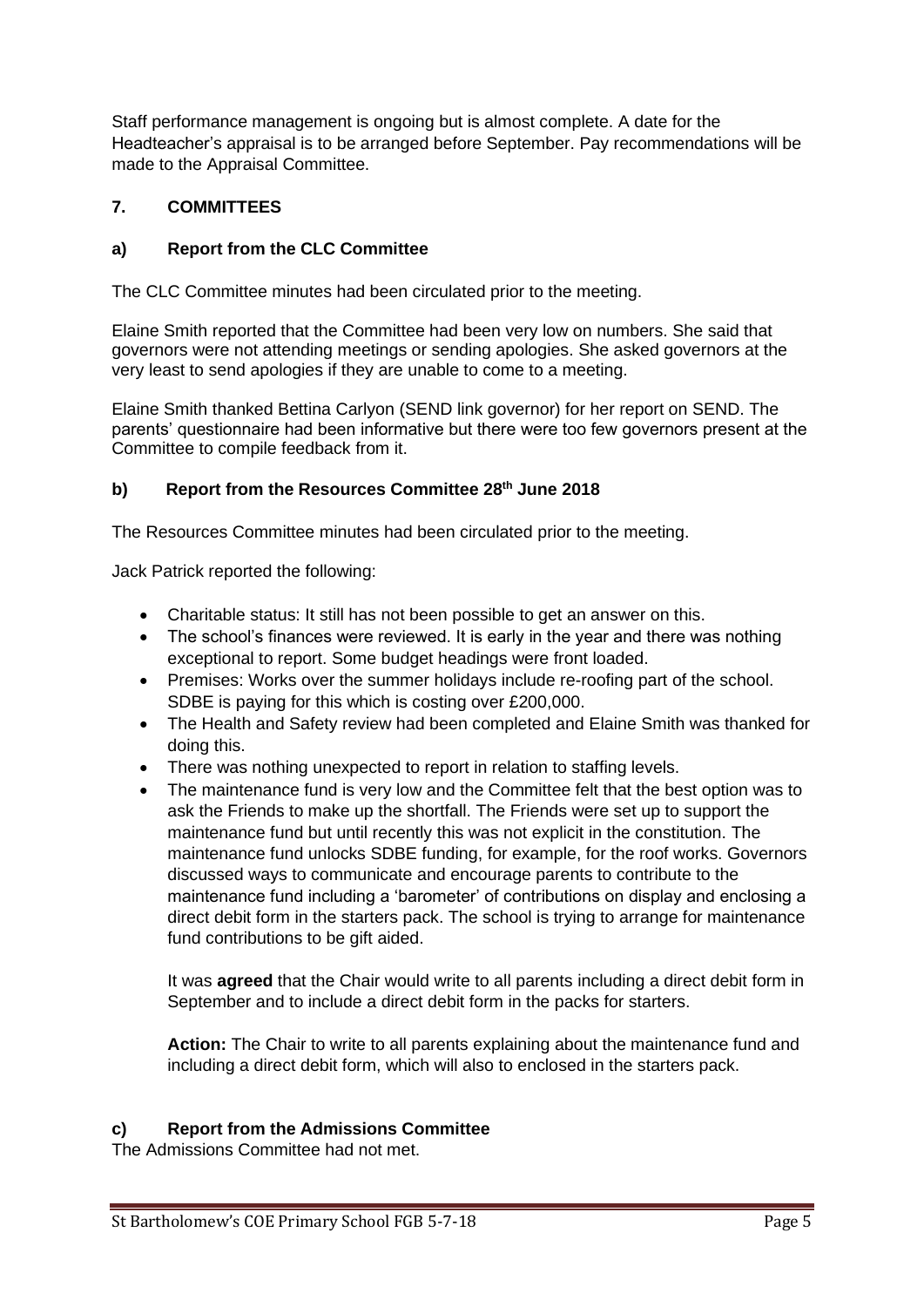## **8. POLICY REVIEW**

### • **Lettings Policy**

Jack Patrick reported that the Resources Committee had discussed the lettings policy. He said that charges had not been increased for a long time and an increase of £5 is proposed. Marina Huey asked whether this is enough. Jack Patrick said that it does leave some headroom to bring charges in line with the market and that charges will be reviewed next year.

The Lettings Policy was **approved.**

### • **Data Protection Policy**

The Headteacher reported that the GDPR policy is based on the Lewisham model policy. She confirmed that Lewisham Council is the Data Protection Officer. Marina Huey said that the term 'individual' in the policy should be explained to be those who have legitimate access to information, in this case, parents, carers and guardians and that language should be consistent.

The Data Protection Policy was **approved subject to the inclusion of a line to explain that the individual includes parents, carers and guardians.**

#### • **Information and Record Keeping Policy**

The Chair asked whether all computers are set to lock if they are not used for some time. The Headteacher replied that this was the case and staff are required to lock computers before they leave the room.

The Information and Record Keeping Policy was **approved.**

### • **Health and Safety Policy**

The Headteacher reported that the Health and Safety Policy had been updated in February 2018 and a committee with a staff volunteer had been formed. Peter Main asked whether school trips were risk assessed and the Headteacher confirmed that they were as stated in the School Visits policy. Marina Huey asked who manages emergencies in the School Business Manager's absence. The Headteacher says she does and that should be stated in the policy.

The Health and Safety Policy was **approved.**

## • **Virtual Attendance Policy**

The Chair confirmed that a model policy had been circulated to governors. After discussion, governors decided not to approve the Virtual Attendance Policy on the grounds of confidentiality, disruption to business, time taken to set up and the quality of sound.

The Virtual Attendance Policy was **NOT approved.**

### **9. GOVERNING BODY ORGANISATION AND PROCEDURES**

### **a) Governing Body self-review**

The Chair had analysed Governors' responses to the self-evaluation questionnaire. She said that the areas in which governors were least confident were:

Rigorous analysis of data; external accountability (despite three successful external inspections in the past year); compliance with statutory and contractual requirements and management and development of board effectiveness.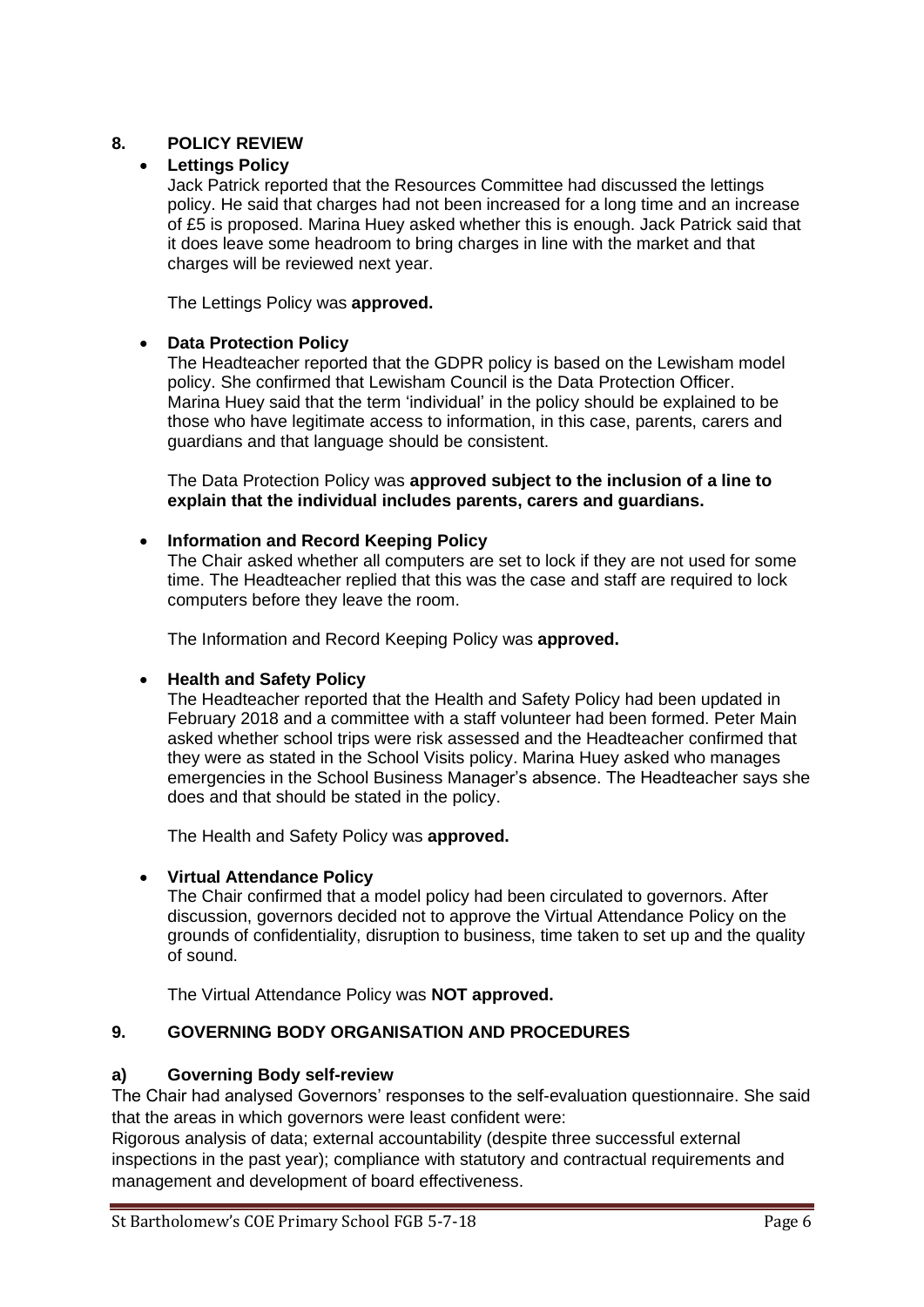It was **agreed** that the Chair would undertake a project about the roles and responsibilities of governors in response to the rigorous analysis of data.

## **b) Procedures for remote attendance at meetings**

This was covered at item 8 – Virtual Attendance Policy.

## **10. GOVERNORS' ACTIVITIES AND TRAINING**

### **a) Visits to the school, meetings attended and other activities**

The Chair encouraged governors to attend Lewisham and SDBE training as the school had bought into the training SLAs and she reminded governors to let Carl Erdly know what they had attended for the records.

She asked governors to let her know if they had not received the Lewisham Services User Guide for Governors, sent by email on 30 April 2018, so that she could inform Governor Services. The guide contains useful information about logging into the system, details of training courses and how to book them.

The Chair also encouraged governors to look at the SDBE booklet 'Training and Development Opportunities for Governors of Church of England Schools' which had been sent by post and is also on the SDBE website.

In particular, she highlighted the Role of the Pupil Premium Governor workshop on 21 November 2018, which will support succession planning for when Jack Patrick leaves the role in November; The Role of the Chair and Vice-chair of Governors for herself and Carl Erdly and Understanding the Role of Governors in School Visits on 28 February 2019 for all governors.

Bettina Carlyon reported that she has completed the SEND module of the online modern governor training.

Elaine Smith said she had attended the Lewisham Governors Association Conference in May and that it had been very interesting.

Marina Huey and Juanita Haynes will be visiting the school to look at English and writing.

### **b) Governing Body training**

As reported in item 2 (b), Pauline Lloyd would now be delivering the Child Protection commonly used terms and acronyms at the Autumn 2 meeting.

## **11. ANY OTHER BUSINESS (to have been agreed at item 3.)**

- **Brasted Close building work:** The Headteacher reported that the planning application has been submitted for this scheme which involves the demolition of garages to provide 11 flats. Although the school supports the provision of affordable housing, it has responded to Lewisham Council with serious concerns about the design of the development. The buildings will be four storeys in places and have full